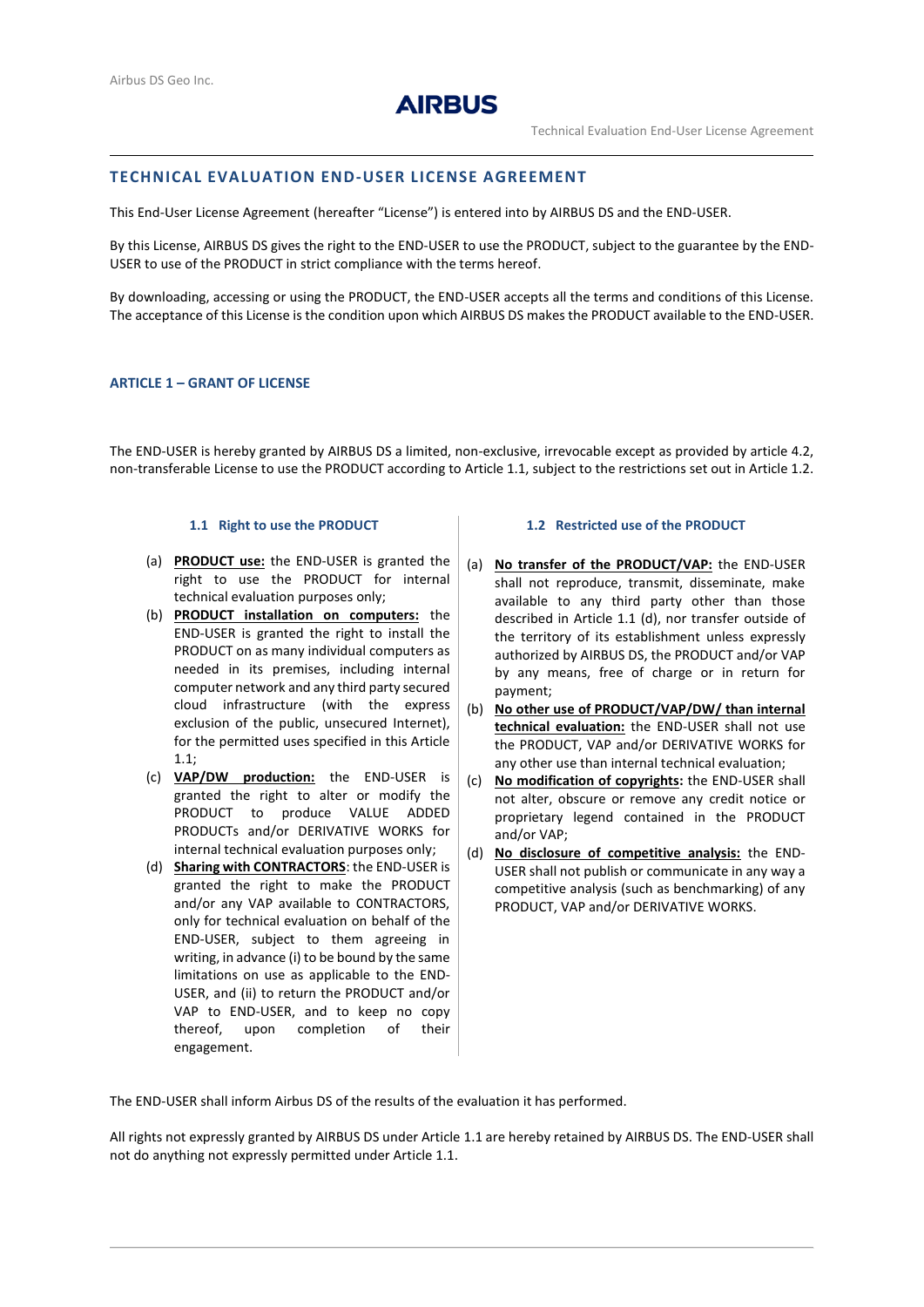## **ARTICLE 2 – INTELLECTUAL PROPERTY RIGHTS**

## **2.1 Property of the content and credit attribution**

The data contained in the PRODUCT remain the property of each corresponding entity mentioned in Article 2.2.1. The PRODUCT and/or VAP, when printed or displayed in accordance with Articl[e 1.1,](#page-0-0) shall include the credits listed in Article 2.2.1 conspicuously displayed.

## **2.2 Intellectual Property Law**

2.2.1 The PRODUCT is protected by the copyright law detailed in the table below and international copyright laws, as applicable.

| <b>PRODUCT</b>   | Entity owner                                 | Credit attribution                                                                                                                                                                                 | Protected under<br>copyright law |
|------------------|----------------------------------------------|----------------------------------------------------------------------------------------------------------------------------------------------------------------------------------------------------|----------------------------------|
| SPOT 1 to 5      | Centre National d'Études<br>Spatiales (CNES) | $^{\prime\prime}$ C<br><b>CNES</b><br>of<br>(year<br>Distribution<br>acquisition),<br>Airbus DS"                                                                                                   | French law                       |
| SPOT 6 and 7     | Airbus DS                                    | "© Airbus DS (year of<br>acquisition)"                                                                                                                                                             | French law                       |
| Pléiades         | Centre National d'Études<br>Spatiales (CNES) | $^{\prime\prime}$ (C)<br><b>CNES</b><br>of<br>(year<br>acquisition),<br>Distribution<br>Airbus DS"                                                                                                 | French law                       |
| Pléjades Neo     | Airbus DS                                    | "© Airbus DS (year of<br>acquisition)"                                                                                                                                                             | French law                       |
| PlanetSAT Global | <b>Planet Observer</b>                       | In 3857 projection from<br>zoom $0$ to $13$ :<br>"© PlanetObserver<br>(contains Copernicus data)"<br>In 4326 projection from<br>zoom 0 to 12 :<br>"© PlanetObserver<br>(contains Copernicus data)" | French law                       |

 2.2.2The PRODUCT and the satellite imagery data contained therein are protected by articles L.341-1 to 343-7 of the French Code of Intellectual Property Laws as amended by the statute of 1 July 1998 relative to database copyright, and by similar statutes in European countries that have incorporated EU Directive n°96/9 of 11 March 1996 on database copyright into their laws.

# **ARTICLE 3 – WARRANTY – LIABILITY**

- <span id="page-1-0"></span>**3.1 Warranty.** AIRBUS DS warrants that it has sufficient ownership rights in the PRODUCT to make it available to the END-USER under the terms of this License.
- **3.2 Disclaimer.** AIRBUS DS does not warrant that the PRODUCT is free of bugs, errors, defects or omissions, and that operation of the PRODUCT will be error-free or uninterrupted or that any issues will be corrected. It does not warrant that the PRODUCT shall meet the END-USER's requirements or expectations, or shall be fit for the END-USER's intended purposes. There are no express or implied warranties of fitness or merchantability given in connection with the use of the PRODUCT or any other warranty. AIRBUS DS disclaims all other warranties or liabilities not expressly provided in Articl[e 3.1.](#page-1-0)
- **3.3 Liability.** In no event shall AIRBUS DS, nor its licensors, be liable for any claim, damage or loss incurred by the END-USER, including without limitation indirect, compensatory, consequential, incidental, special or punitive damages arising out of the use of or inability to use the PRODUCT, and shall not be subject to legal action in this respect.